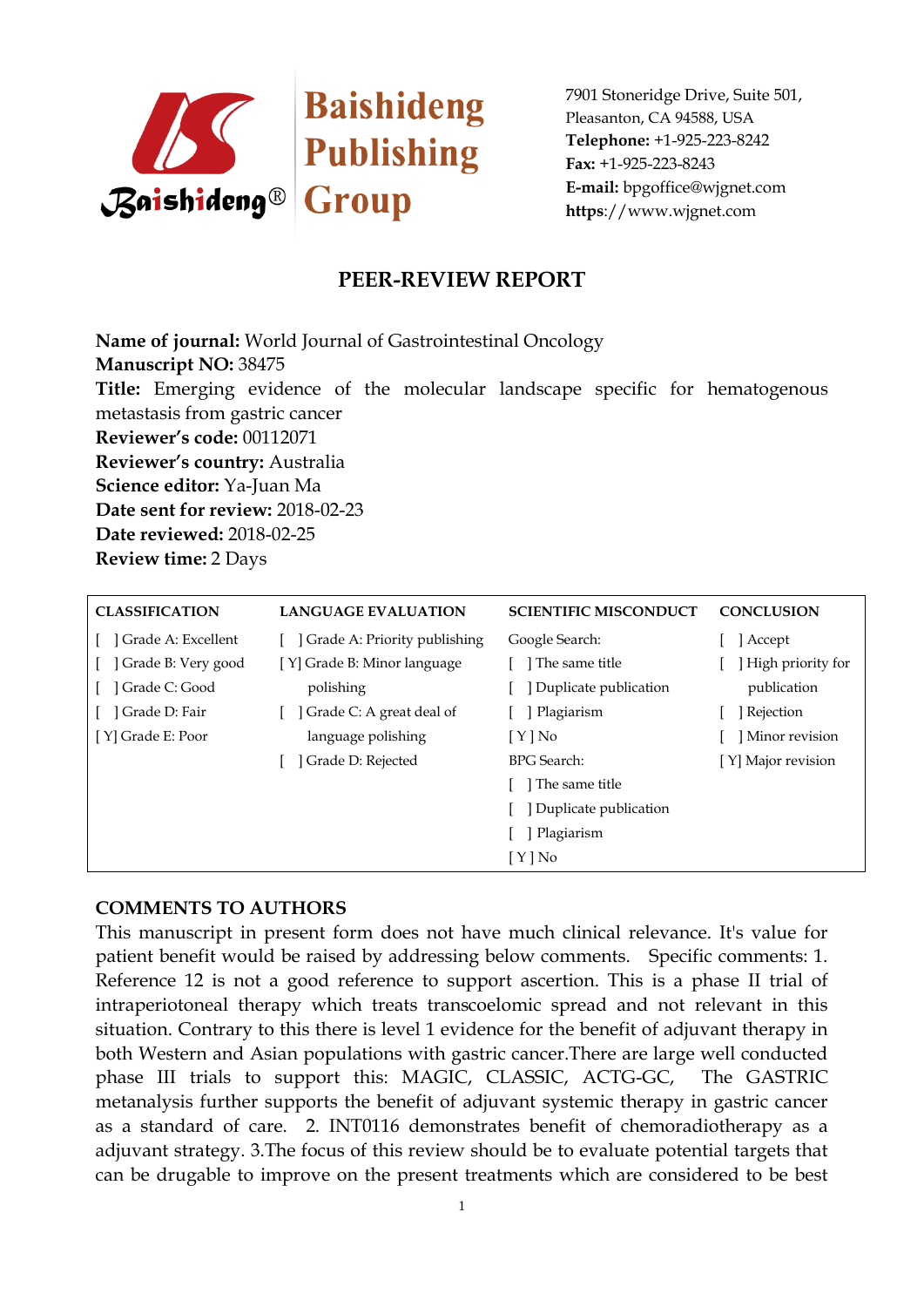

practice and standard of care. 4. Matrix metalloproteinases have already been targeted in clinical trials. Marimastat trialed in the 1990's. Gilead GS5745 in present clinical testing in advanced gastric cancer 5. Exosomes to deliver miRNA 214 to reverse cisplatin in tumour resistance 6. NFKB as target. Justification: Chemotherapy can elicit cellular stress that confers chemoresistance through NFKB 7. VEGF as target. Bevacizumab (AVAGAST study) and ramucirumab (RAINBOW and REGARD trials) proven in clinical management. 8. IL6 antibodies available 9. Her2 targeting used routinely in metastatic gastric cancer with Her2 overexpression. ToGA trial of trastuzumab. Trial of lapatinib 10. Listing HIF targeting drugs available and where they are in clinical testing.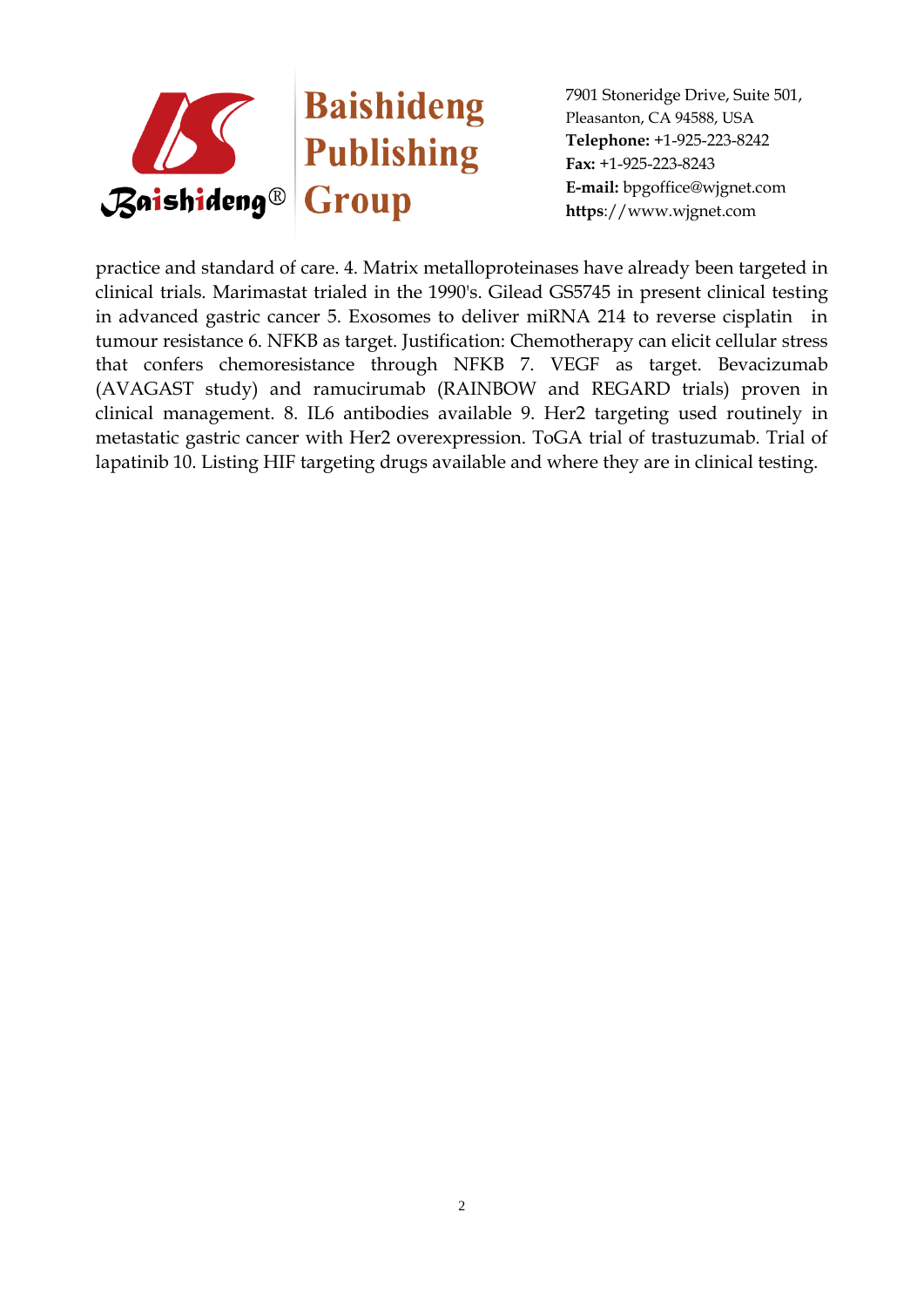

# **PEER-REVIEW REPORT**

**Name of journal:** World Journal of Gastrointestinal Oncology **Manuscript NO:** 38475 **Title:** Emerging evidence of the molecular landscape specific for hematogenous metastasis from gastric cancer **Reviewer's code:** 00573611 **Reviewer's country:** Taiwan **Science editor:** Ya-Juan Ma **Date sent for review:** 2018-02-23 **Date reviewed:** 2018-03-01 **Review time:** 6 Days

| <b>CLASSIFICATION</b> | <b>LANGUAGE EVALUATION</b>       | <b>SCIENTIFIC MISCONDUCT</b> | <b>CONCLUSION</b> |
|-----------------------|----------------------------------|------------------------------|-------------------|
| Grade A: Excellent    | [Y] Grade A: Priority publishing | Google Search:               | [Y] Accept        |
| Grade B: Very good    | Grade B: Minor language          | The same title               | High priority for |
| [Y] Grade C: Good     | polishing                        | Duplicate publication        | publication       |
| Grade D: Fair         | Grade C: A great deal of         | Plagiarism                   | Rejection         |
| Grade E: Poor         | language polishing               | $[ Y ]$ No                   | Minor revision    |
|                       | Grade D: Rejected                | <b>BPG</b> Search:           | Major revision    |
|                       |                                  | The same title               |                   |
|                       |                                  | Duplicate publication        |                   |
|                       |                                  | Plagiarism                   |                   |
|                       |                                  | [Y]No                        |                   |

### **COMMENTS TO AUTHORS**

Shimizu et al. reviewed the molecules reportedly contributing to hematogenous metastasis from gastric cancer and to become the groundwork for the further development of novel biomarkers and molecular targets. Comments This is an interesting review article. This manuscript is well-written. The authors provided the novel information for the molecular landscape specific for hematogenous metastasis from gastric cancer. The reviewer has no further comments and this review article can be accepted to publish.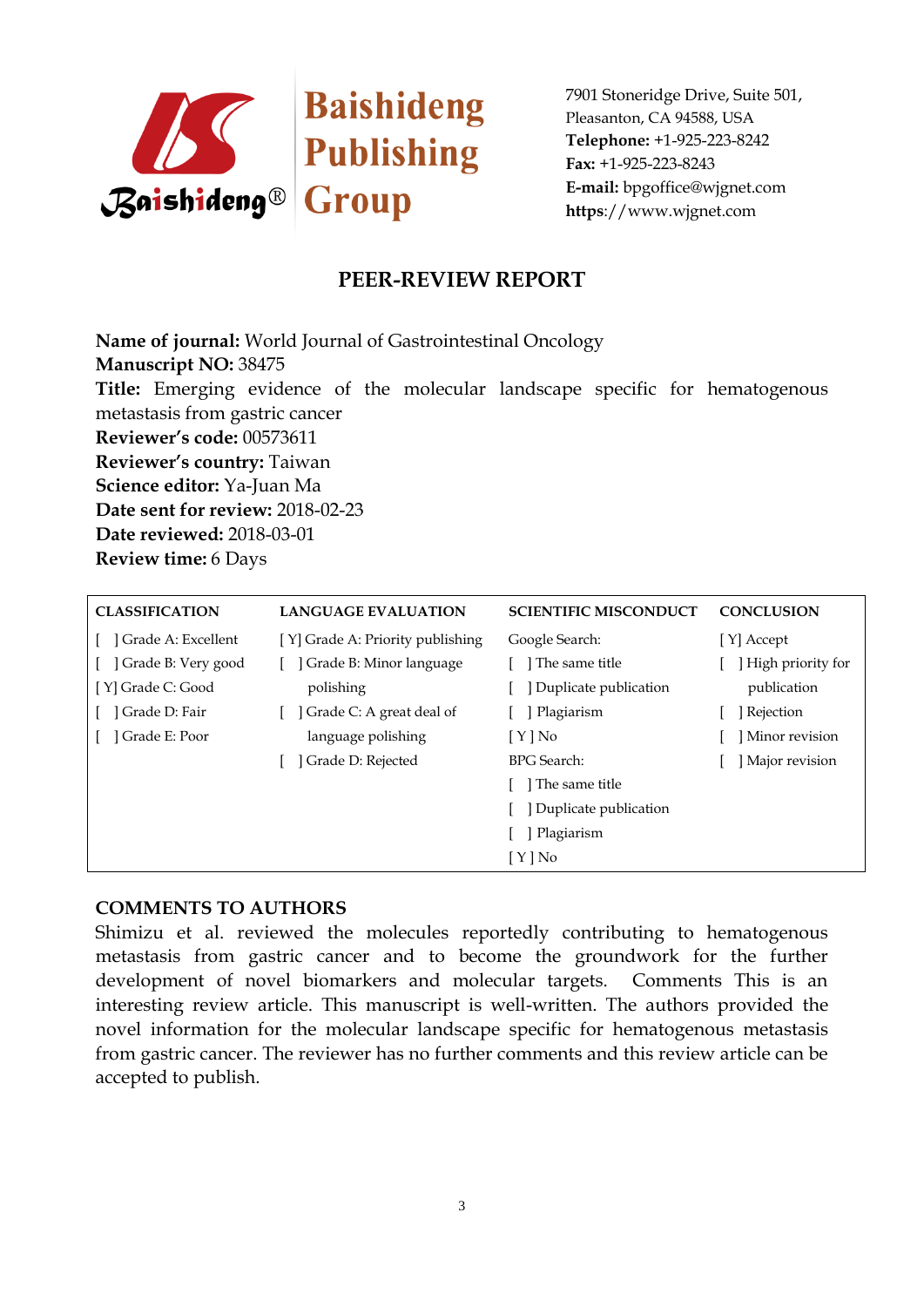

## **PEER-REVIEW REPORT**

**Name of journal:** World Journal of Gastrointestinal Oncology **Manuscript NO:** 38475 **Title:** Emerging evidence of the molecular landscape specific for hematogenous metastasis from gastric cancer **Reviewer's code:** 03008931 **Reviewer's country:** China **Science editor:** Ya-Juan Ma **Date sent for review:** 2018-02-23 **Date reviewed:** 2018-03-10 **Review time:** 15 Days

| <b>CLASSIFICATION</b> | <b>LANGUAGE EVALUATION</b>   | <b>SCIENTIFIC MISCONDUCT</b> | <b>CONCLUSION</b>  |
|-----------------------|------------------------------|------------------------------|--------------------|
| Grade A: Excellent    | Grade A: Priority publishing | Google Search:               | Accept             |
| Grade B: Very good    | [Y] Grade B: Minor language  | l The same title             | High priority for  |
| [Y] Grade C: Good     | polishing                    | Duplicate publication        | publication        |
| Grade D: Fair         | Grade C: A great deal of     | Plagiarism                   | Rejection          |
| Grade E: Poor         | language polishing           | [Y]No                        | [Y] Minor revision |
|                       | Grade D: Rejected            | <b>BPG</b> Search:           | Major revision     |
|                       |                              | The same title               |                    |
|                       |                              | Duplicate publication        |                    |
|                       |                              | Plagiarism                   |                    |
|                       |                              | $[ Y ]$ No                   |                    |

### **COMMENTS TO AUTHORS**

This work by Drs. Shimizu et al., have summarized molecules reportedly contributing to hematogenous metastasis from gastric cancer (GC), the authors intend to establish the landscape of molecules that specifically participate in metastasis in distinct secondary organs in GC, and hope this will lead to the development of novel biomarkers for patient stratification. Numerous published works have indicated various molecules that are involved in the processes of metastasis, this work focus on hematogeneous metastasis markers as potential marker in this process. The work is therefore interesting, novel with merit. The manuscript appears well organized and written, but also appears missing in-depth analysis of the selected molecules and inner link between the metastasis and mechanisms, of which important aspects are roles of epigenetics, stem cell, E-cadherin etc. The work may require more in-depth revision with supporting